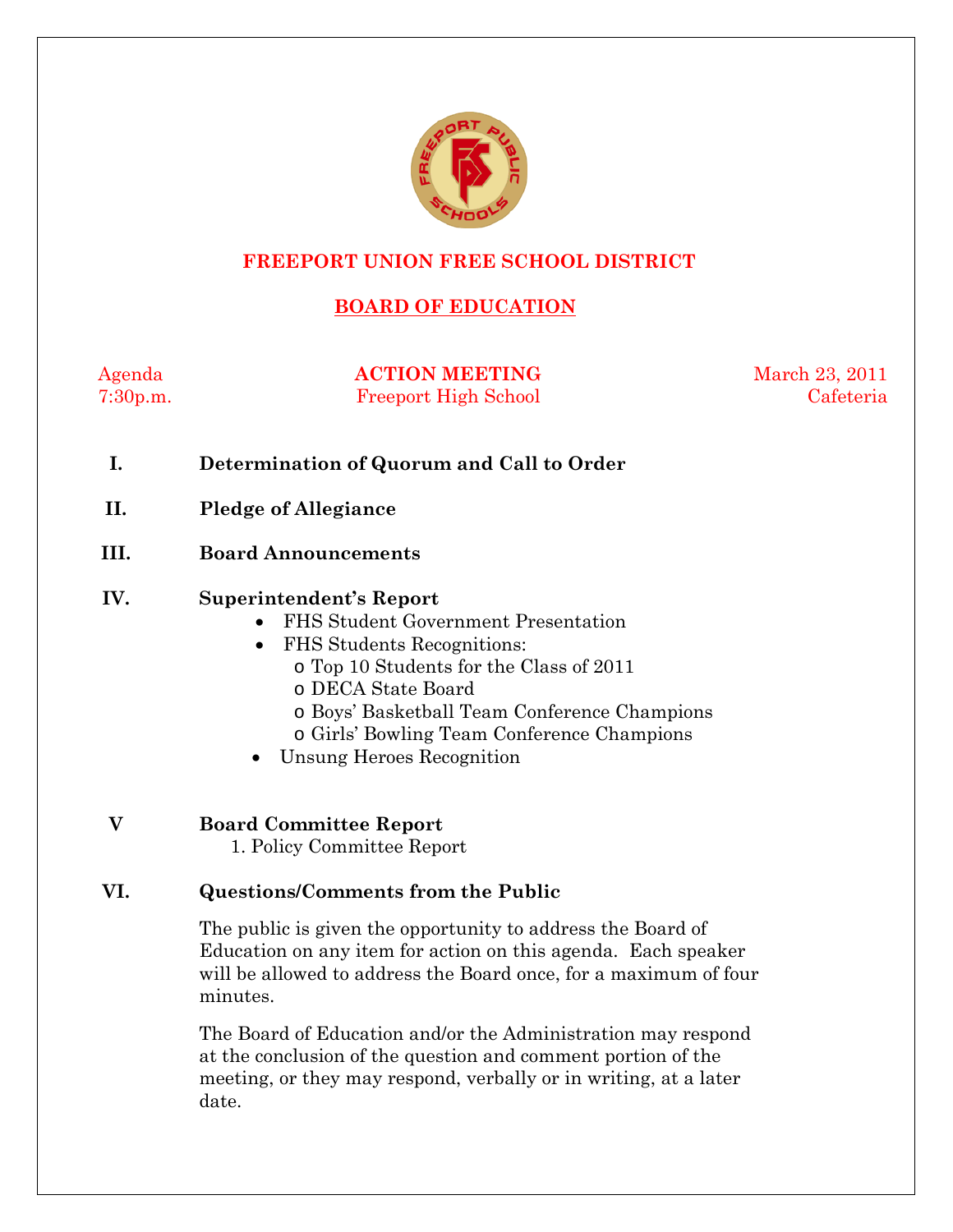*Freeport Union Free School District Board of Education March 23, 2011*

# **VII. Items for Action**

Consent Agenda

 **AA. Consent - Approve** 

### **Consent Agenda Items:**

**BE IT RESOLVED that the Board of Education of the Freeport Union Free School District hereby approves the following items; A; B 1, 2, 3, 4, 5, 6, 7; C 1.** 

# **Consent Approve**

 *Acceptance of the Minutes*  $\mathbf{A}$ 

|       | A.             | Acceptance of the Minutes of the Board of Education                                                                                  | TAB <sub>1</sub> |
|-------|----------------|--------------------------------------------------------------------------------------------------------------------------------------|------------------|
|       | <b>B.</b>      | <b>Personnel Actions</b>                                                                                                             |                  |
|       |                | 1. Leave of Absence                                                                                                                  | TAB <sub>2</sub> |
|       |                | 2. Resignation                                                                                                                       | TAB <sub>3</sub> |
|       |                | 3. Termination of Staff                                                                                                              | TAB <sub>4</sub> |
|       |                | 4. Appointment of Staff - Teaching Assistant                                                                                         | TAB <sub>5</sub> |
|       |                | 5. Appointment of Spring Coaching Staff                                                                                              | TAB <sub>6</sub> |
|       |                | 6. Appointment of Spring Night School Staff                                                                                          | TAB <sub>7</sub> |
|       |                | 7. Appointment of Co-Curricular Staff                                                                                                | TAB <sub>8</sub> |
|       | $\mathbf{C}$ . | <b>Education</b>                                                                                                                     |                  |
|       |                | 1. Acceptance of the Minutes from the Committees on<br>Special Education and Preschool Education                                     | TAB <sub>9</sub> |
| VIII. |                | <b>Other Items for Action</b>                                                                                                        |                  |
|       |                | Personnel                                                                                                                            |                  |
|       | A.             | 1. Retirement of Staff                                                                                                               | <b>TAB 10</b>    |
|       |                |                                                                                                                                      |                  |
|       | <b>B.</b>      | <b>Education</b>                                                                                                                     |                  |
|       |                | 1. Change of Room Location for the Cleveland<br>Avenue School Voting District (S6) {Freeport<br>Community Center, 17 Buffalo Avenue} | <b>TAB 11</b>    |
|       |                | 2. Resolution to Approve Student Travel to Orlando,<br>Florida                                                                       | <b>TAB 12</b>    |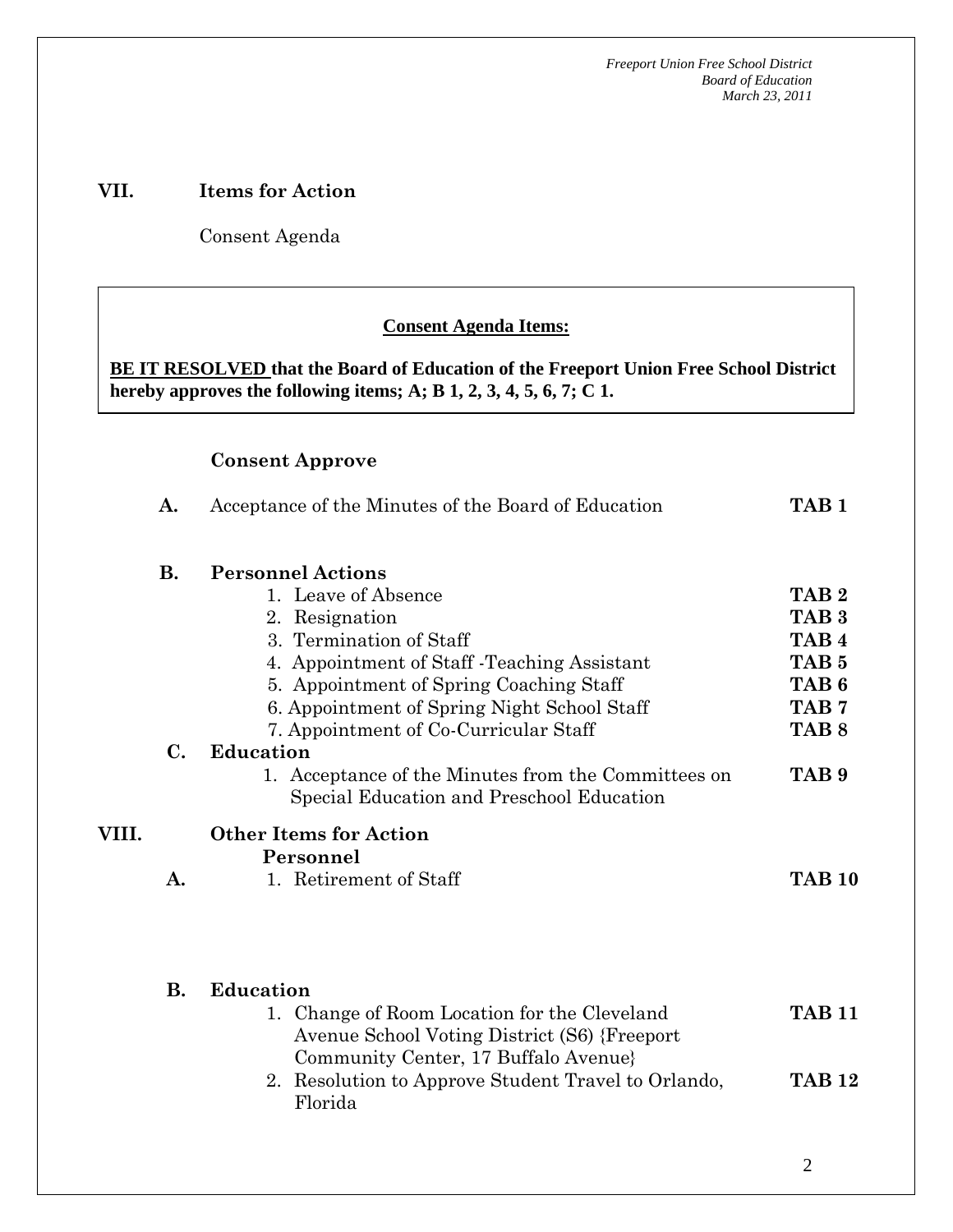*Freeport Union Free School District Board of Education March 23, 2011*

- 3. Resolution to Approve Student Travel to Ephrata and Hershey, PA **TAB 13**
- 4. Resolution to Approve Student Travel to Vienna, Austria, Venice and Florence, Italy and Paris, France **TAB 14**

## **IX. A. Finance**

|    |    | 1. Acceptance of a Gift - Trip to the Tanglewood Preserve                       | <b>TAB 15</b> |
|----|----|---------------------------------------------------------------------------------|---------------|
|    |    | 2. Acceptance of a Gift – To the "YES" Program                                  | <b>TAB 16</b> |
|    |    | 3. Acceptance of a Scholarship from NYBEST                                      | <b>TAB 17</b> |
|    |    | 4. Budget Transfer                                                              | <b>TAB 18</b> |
|    |    | 5. Authorization of a Proposition to Submit to Voters -<br>Capital Reserve Fund | <b>TAB 19</b> |
|    |    | 6. Approval of SEQRA and Type II Actions Relating to<br>Capital Projects        | <b>TAB 20</b> |
| X. | Α. | <b>Other Reports to the Board</b><br>Trogeurer's Report                         | <b>TAB 21</b> |

- 1. Treasurer's Report
- 2. High School Funds Report
- 3. Atkinson School Book Store Report

#### **XI. Questions/Comments from the Public on Other Topics**

At this time, the public is given the opportunity to address the Board of Education on any topic. Each speaker will be allowed to address the Board once, for a maximum of **four** minutes.

The Board of Education and/or the Administration may respond at the conclusion of the question and comment portion of the meeting, or they may respond, in writing, at a later date.

- **XII. Board Comments**
- **XIII. Superintendent Comments**
- **XIV. Adjournment**

#### **XV. Next Meeting**

The next proposed meeting of the Board of Education will be held on April 6, 2011 at Caroline G. Atkinson School. All meetings begin at 7:30 p.m. unless otherwise noted.